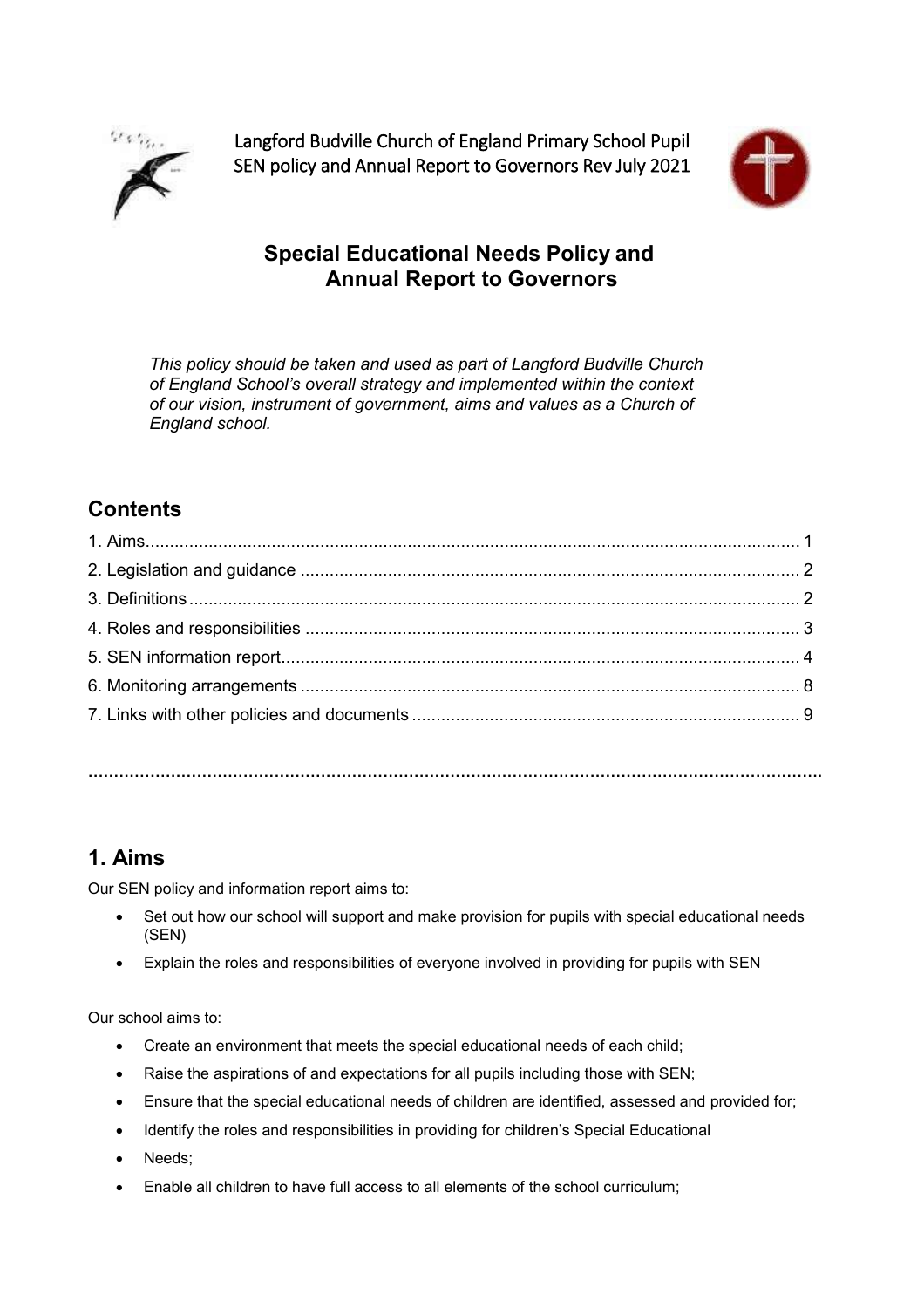- Develop and maintain partnership and high levels of engagement with parents;
- Ensure that our children have a voice in this process.

We aim to offer excellence and choice to our children, whatever their ability or needs. We have high expectations of all our children. We want our children to feel that they are a valued part of our school community. Through appropriate curricular provision, we respect the fact that children:

- have different educational and emotional needs and aspirations;
- require different strategies for learning;
- acquire, assimilate and communicate information at different rates;
- need a range of different teaching approaches and experiences.

Teachers respond to children's needs by:

- planning to develop children's understanding through the use of all available senses and experiences;
- planning for children's full participation in learning, ensuring that those who need help with communication, language and literacy are fully supported;
- helping children to manage their emotions and to take part in learning effectively and safely.

## **2. Legislation and guidance**

This policy and information report is based on the statutory [Special Educational Needs and Disability \(SEND\)](https://www.gov.uk/government/uploads/system/uploads/attachment_data/file/398815/SEND_Code_of_Practice_January_2015.pdf)  [Code of Practice](https://www.gov.uk/government/uploads/system/uploads/attachment_data/file/398815/SEND_Code_of_Practice_January_2015.pdf) and the following legislation:

- [Part 3 of the Children and Families Act 2014,](http://www.legislation.gov.uk/ukpga/2014/6/part/3) which sets out schools' responsibilities for pupils with SEN and disabilities
- [The Special Educational Needs and Disability Regulations 2014,](http://www.legislation.gov.uk/uksi/2014/1530/contents/made) which set out schools' responsibilities for education, health and care (EHC) plans, SEN coordinators (SENCOs) and the SEN information report

## **3. Definitions**

A pupil has SEN if they have a learning difficulty or disability which calls for special educational provision to be made for them.

They have a learning difficulty or disability if they have:

- A significantly greater difficulty in learning than the majority of others of the same age, or
- A disability which prevents or hinders them from making use of facilities of a kind generally provided for others of the same age in mainstream schools

Special educational provision is educational or training provision that is additional to, or different from, that made generally for other children or young people of the same age by mainstream schools.

Special educational needs can be categorised into four groups. A child is likely to have one of those categories as their primary need but may have additional needs from one or more of the other categories. The four categories are:

- Cognition and Learning: Children with a cognition and learning difficulty will find it harder to assimilate knowledge and understanding. They are likely to be slower in processing information. They may have a difficulty remembering information. This need can be specific, as in Dyslexia, Dyspraxia and Dyscalculia; or it can be more general or global.
- Communication and Interaction: This area of need can broadly be separated into three sections:
	- $\triangleright$  Receptive language what we hear and how that information is processed;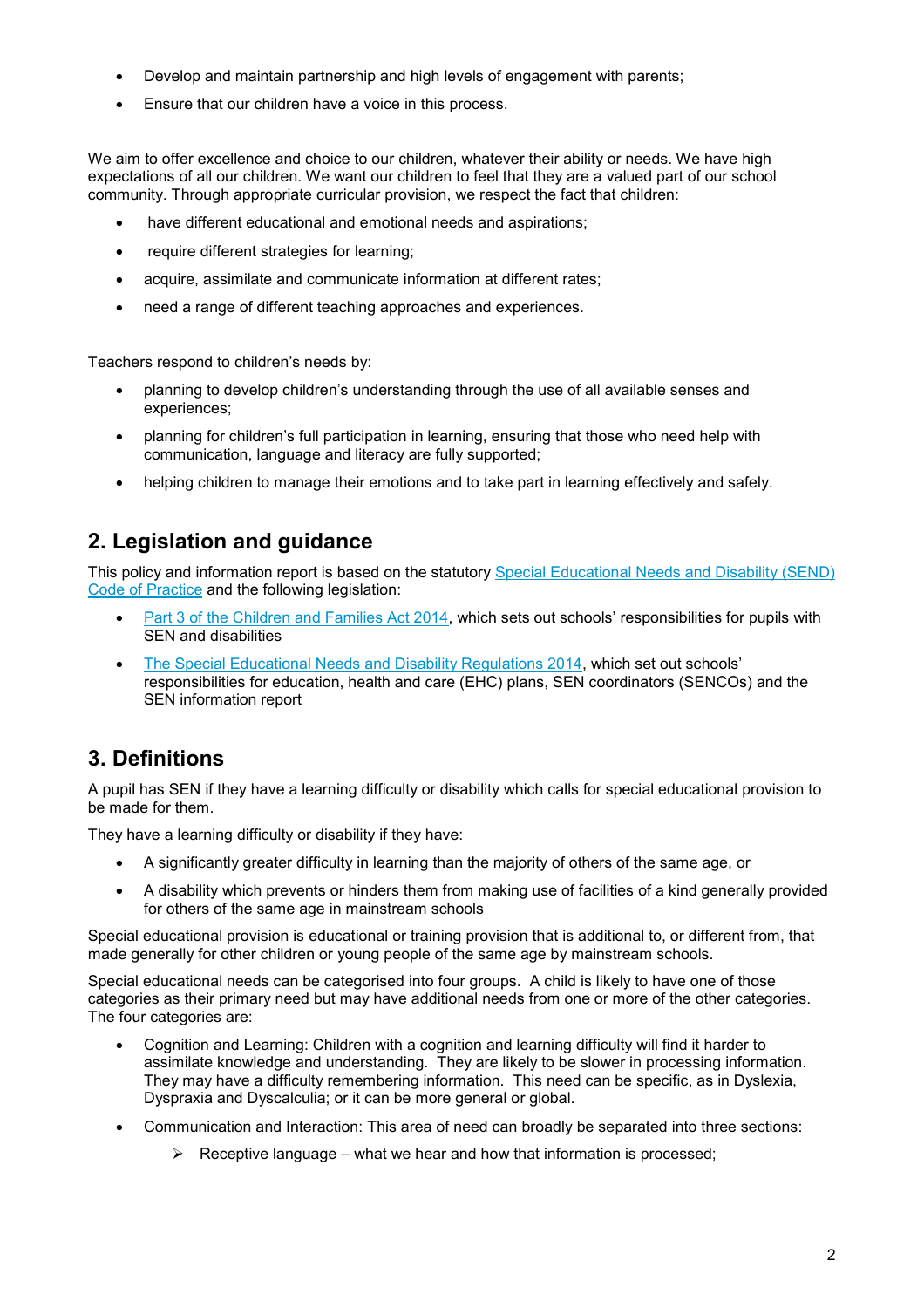- $\triangleright$  Expressive language what we say. Difficulties in this area can be around the creation of speech sounds; the vocabulary we know; our ability to find the right word to say; and being able to speak in grammatically correct sentences.
- $\triangleright$  Social communication often a difficulty associated with autistic spectrum conditions (ASC). This is a difficulty with the way we relate to each other and may make developing friendships more difficult. It is also a difficulty in the way we use body language and intonation in our speech to give more subtle meaning to the words we use.
- Social, Emotional and Mental Health (SEMH): Some children have difficulties with their emotional and social development. This might present as being withdrawn and isolated or, conversely, might present as challenging, disruptive or disturbing behavior. These might include Attention Deficit Hyperactivity Disorder (ADHD); Attention Deficit Disorder (ADD); or Attachment disorder. A wide range of mental health difficulties can result in a child requiring additional support in school. This might include anxiety or depression.
- Sensory and Physical Disabilities: This category of SEN includes visual and hearing impairments as well as physical disability. In general, adjustments to the school environment may be required. Specialist support can be obtained from the Physical Impairment and Medical Support Team (PIMST).

# **4. Roles and responsibilities**

### **4.1 The SENCO**

The Special Educational Needs Coordinator (SENCO) is Moira Brown.

She will:

- Work with the head of school, the executive head teacher and SEN governor to determine the strategic development of the SEN policy and provision in the school
- Have day-to-day responsibility for the operation of this SEN policy and the co-ordination of specific provision made to support individual pupils with SEN, including those who have EHC plans
- Provide professional guidance to colleagues and work with staff, parents, and other agencies to ensure that pupils with SEN receive appropriate support and high quality teaching
- Advise on the graduated approach to providing SEN support
- Advise on the deployment of the school's delegated budget and other resources to meet pupils' needs effectively
- Be the point of contact for external agencies, especially the local authority and its support services
- Liaise with potential next providers of education to ensure pupils and their parents are informed about options and a smooth transition is planned
- Work with the head of school and the executive head teacher and governing board to ensure that the school meets its responsibilities under the Equality Act 2010 with regard to reasonable adjustments and access arrangements
- Ensure the school keeps the records of all pupils with SEN up to date

### **4.2 The SEN Governor**

The Special Educational Needs (SEN) governor will:

- Help to raise awareness of SEN issues at governing board meetings
- Monitor the quality and effectiveness of SEN and disability provision within the school and update the governing board on this
- Work with the head of school, the executive head teacher and SENCO to determine the strategic development of the SEN policy and provision in the school

### **4.3 The head of school and the executive head teacher**

The head of school and the executive head teacher will: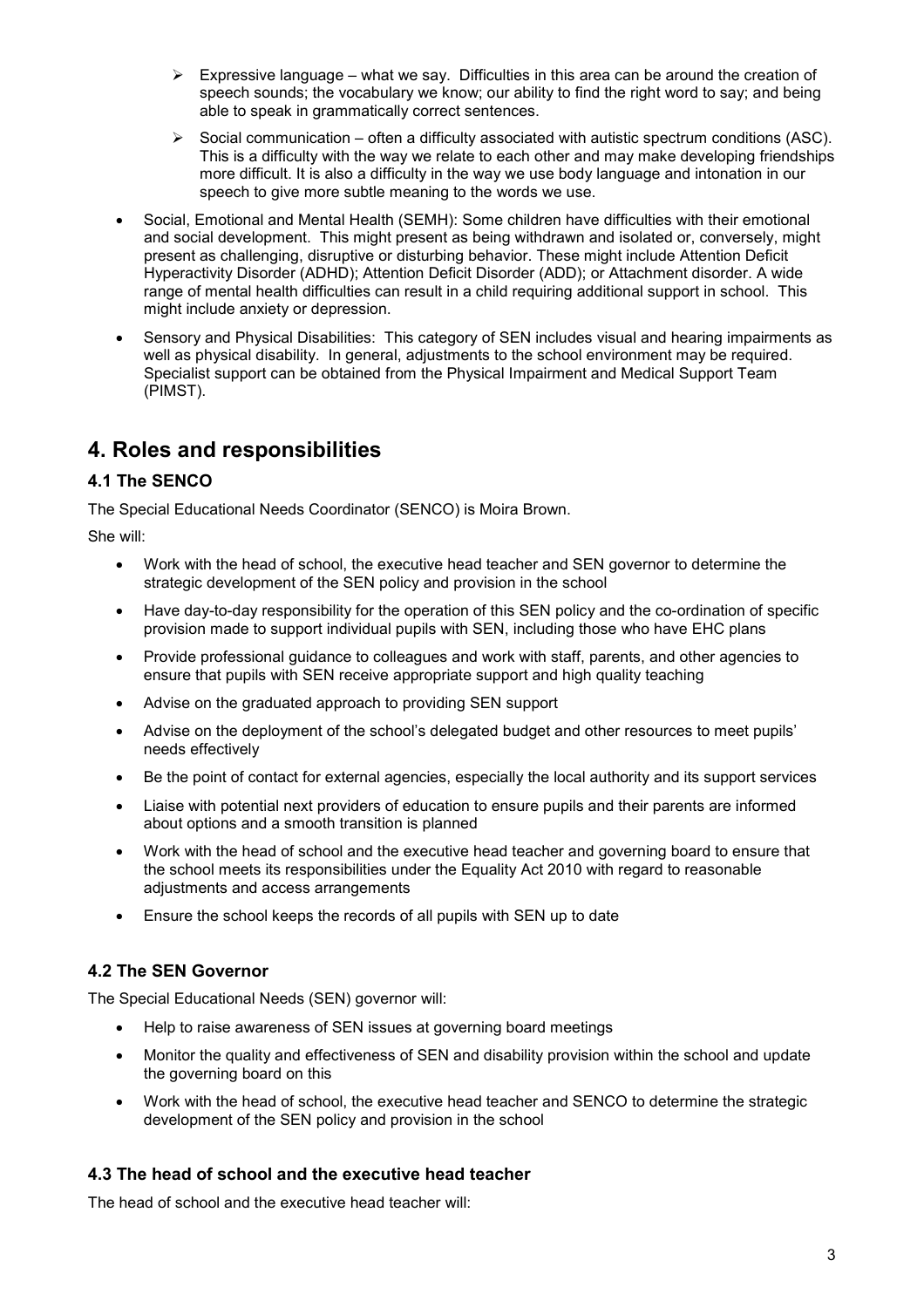- Work with the SENCO and SEN governor to determine the strategic development of the SEN policy and provision in the school
- Have overall responsibility for the provision and progress of learners with SEN and/or a disability

#### **4.4 Class teachers**

Each class teacher is responsible for:

- The progress and development of every pupil in their class
- Working closely with any teaching assistants or specialist staff to plan and assess the impact of support and interventions and how they can be linked to classroom teaching
- Working with the SENCO to review each pupil's progress and development and decide on any changes to provision
- Ensuring they follow this SEN policy

## **5. SEN information report**

#### **5.1 The kinds of SEN that are provided for**

This year we have had 10 pupils on our SEN register. None of those children have an EHCP.

The following table shows a comparison of percentages of children with SEN nationally, within Somerset and for pupils at Langford Budville Church of England Primary School:

|                   | % of all levels of SEN | % of pupils at SEN support level | % of pupils with an EHCP |
|-------------------|------------------------|----------------------------------|--------------------------|
| Nationally        | 14.9                   | 12.1                             | 3.3                      |
| Somerset          | 15.3                   | 13.2                             | 2.1                      |
| Langford Budville | 38%                    | 38%                              | 0%                       |

Due to lockdown, this has been an exceptional year for our pupils. Despite this most children on the SEN register have made good progress. The school has provided additional and/or different provision for a range of needs, including:

- Communication and interaction, for example, autistic spectrum disorder, Asperger's Syndrome, speech and language difficulties
- Cognition and learning, for example, dyslexia, dyspraxia,
- Social, emotional and mental health difficulties, for example, attention deficit hyperactivity disorder (ADHD), attachment disorder.
- Moderate/severe/profound and multiple learning difficulties
- Physical difficulties, for example, hearing impairment.

#### **5.2 Identifying pupils with SEN and assessing their needs**

We will assess each pupil's current skills and levels of attainment on entry, which will build on previous settings and Key Stages, where appropriate. Class teachers will make regular assessments of progress for all pupils and identify those whose progress:

- Is significantly slower than that of their peers starting from the same baseline
- Fails to match or better the child's previous rate of progress
- Fails to close the attainment gap between the child and their peers
- Widens the attainment gap

This may include progress in areas other than attainment, for example, social needs.

Slow progress and low attainment will not automatically mean a pupil is recorded as having SEN.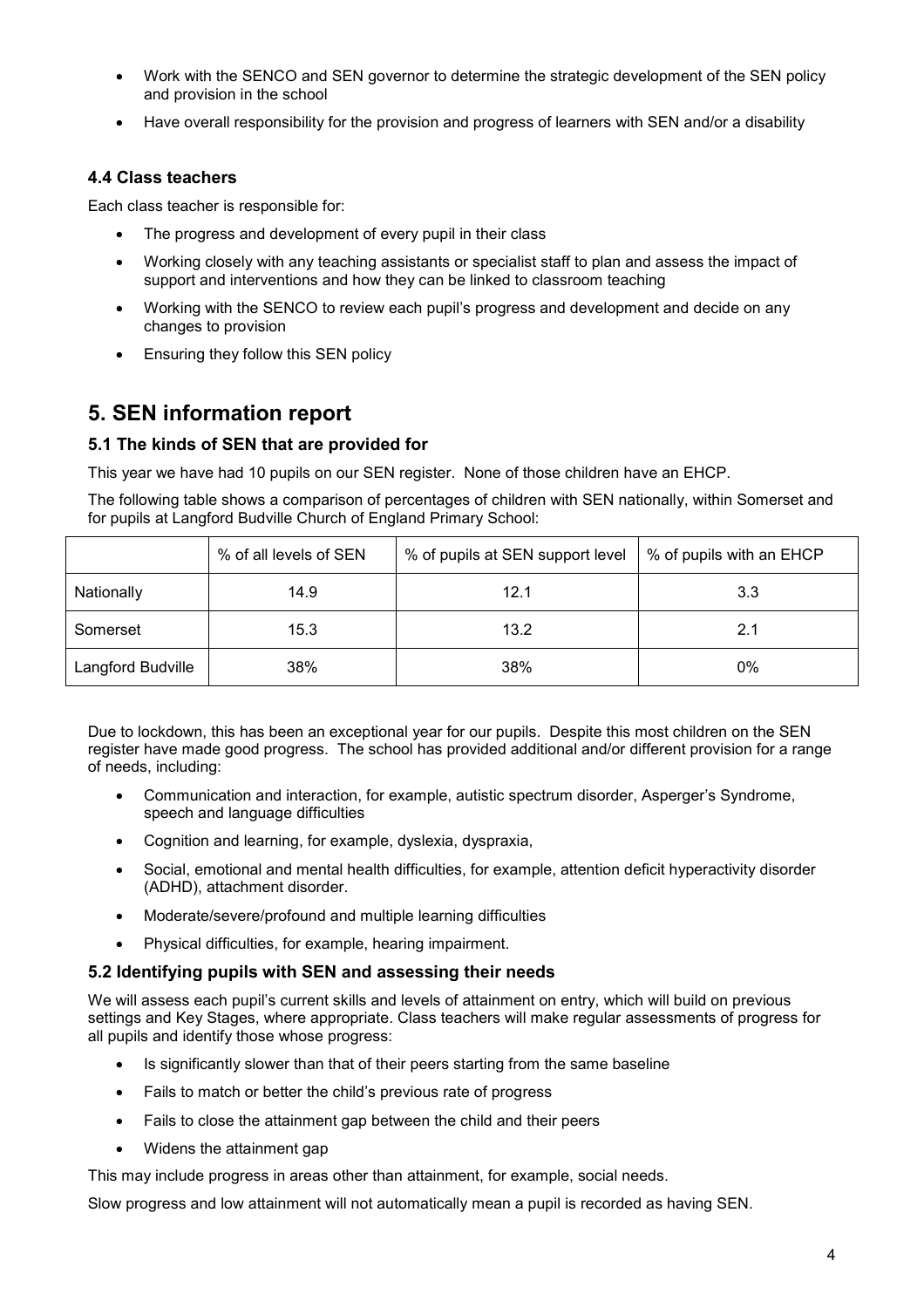When deciding whether special educational provision is required, we will start with the desired outcomes, including the expected progress and attainment, and the views and the wishes of the pupil and their parents. We will use this to determine the support that is needed and whether we can provide it by adapting our core offer, or whether something different or additional is needed.

### **5.3 Consulting and involving pupils and parents**

We will have an early discussion with the pupil and their parents when identifying whether they need special educational provision. These conversations will make sure that:

- Everyone develops a good understanding of the pupil's areas of strength and difficulty
- We take into account the parents' concerns
- Everyone understands the agreed outcomes sought for the child
- Everyone is clear on what the next steps are

We will formally notify parents when it is decided that a pupil will receive SEN support.

### **5.4 Assessing and reviewing pupils' progress towards outcomes**

We will follow the graduated approach and the four-part cycle of **assess, plan, do, review**. As shown in the



illustration, the graduated response involves the cycle of assess, plan, do, review (APDR). Before each cycle, the child's progress will be assessed to see whether the previous cycle of APDR was helpful for the child's progress. The assessments are then used for planning the next period of support for the child. It usually takes a term to complete a cycle of APDR but this can be shortened or lengthened where appropriate. The graduated response allows staff to gradually increase the level and specificity of support and the range of outside professionals involved if progress continues to be slow, or to gradually reduce the support as the child's needs have been successfully identified and overcome.

The class teacher will work with the SENCO to carry out a clear analysis of the pupil's needs. This will draw on:

- The teacher's assessment and experience of the pupil
- Their previous progress and attainment and behaviour
- Other teachers' assessments, where relevant
- The individual's development in comparison to their peers and national data
- The views and experience of parents
- The pupil's own views
- Advice from external support services, if relevant

The assessment will be reviewed regularly.

All teachers and support staff who work with the pupil will be made aware of their needs, the outcomes sought, the support provided, and any teaching strategies or approaches that are required. We will regularly review the effectiveness of the support and interventions and their impact on the pupil's progress.

#### **5.5 Supporting pupils moving between phases and preparing for adulthood**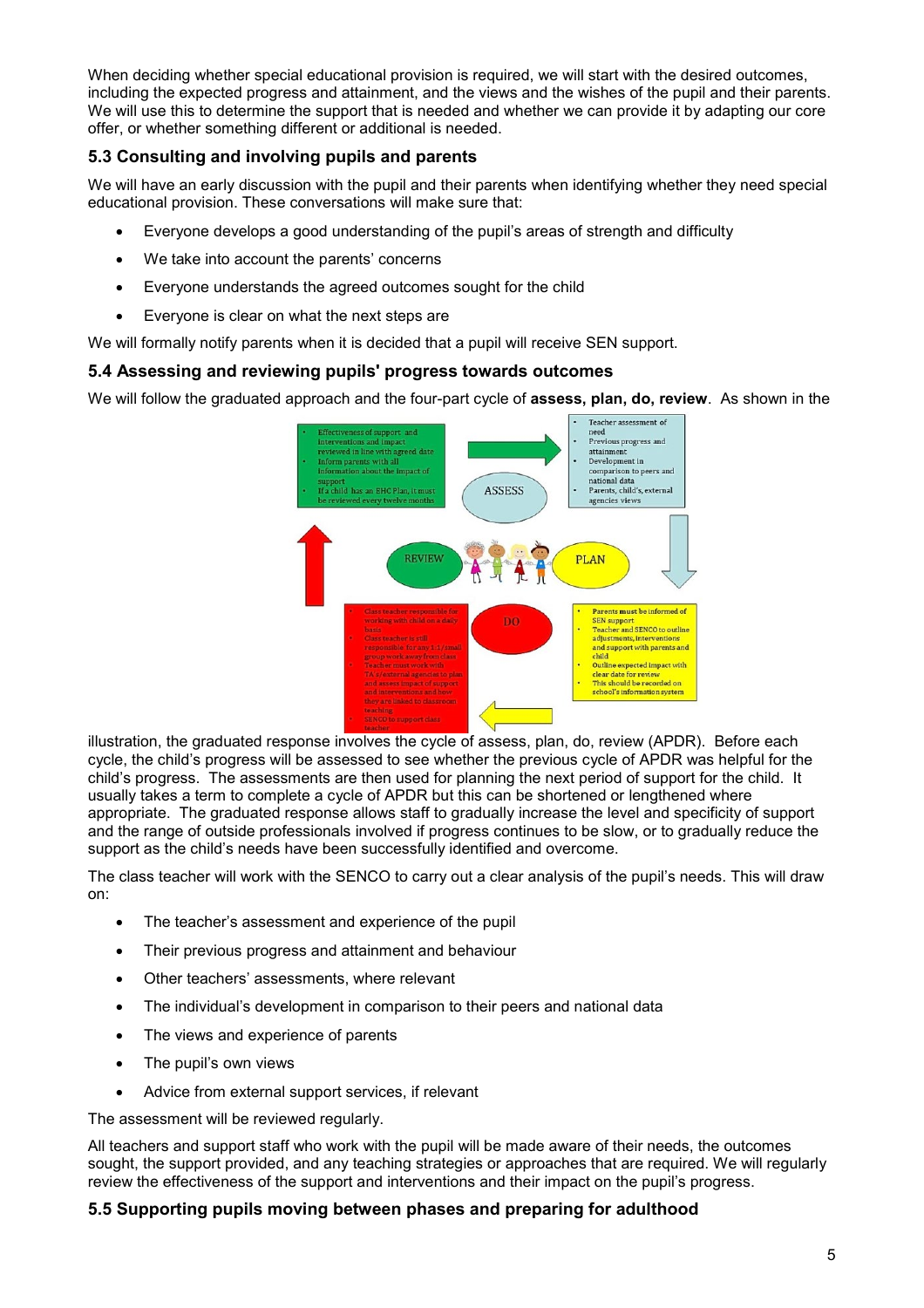We will share information with the school or other setting the pupil is moving to. We will agree with parents and pupils which information will be shared as part of this.

We work collaboratively with many of the local schools which means we are able to ensure a smooth transition to the next phase. For many children with SEN, this will mean additional visits to their next school so they can start to get to know key staff.

#### **5.6 Our approach to teaching pupils with SEN**

Teachers are responsible and accountable for the progress and development of all the pupils in their class.

High quality teaching is our first step in responding to pupils who have SEN. This will be differentiated for individual pupils.

We will also provide, when appropriate, the following interventions:

- Phonic interventions to develop a child's ability to link speech sounds to writing and reading.
- Activity breaks sometimes called sensory breaks or snacks
- Emotion Literacy Support Assistant (ELSA) nurture groups or 1:1 support
- Talkabout a group intervention that supports the development of social communication
- Lego therapy Developing communication skills and emotional literacy using Lego!
- Individualised Literacy Intervention (ILI) a 1 to 1 intervention that takes place up to 3 times a week over 10 weeks. Activities are tailored to the individual child's needs.
- Precision teaching for literacy and numeracy Activities aimed at developing specific skills with short activities on a regular basis. This may be daily for a short period of time.
- NELI (Nuffield Early Language Intervention a speech and language intervention aimed at Reception age children but can be used throughout class 1.

#### **5.7 Adaptations to the curriculum and learning environment**

We make the following adaptations to ensure all pupils' needs are met:

- Differentiating our curriculum to ensure all pupils are able to access it, for example, by grouping, 1:1 work, teaching style, content of the lesson, etc.
- Adapting our resources and staffing
- Adapt the classroom and school environment to ensure children can reach their potential
- Using recommended aids, such as laptops, coloured overlays, visual timetables, larger font, etc.
- Differentiating our teaching, for example, giving longer processing times, pre-teaching of key vocabulary, reading instructions aloud, etc.

#### **5.8 Additional support for learning**

We aim to support children within the classroom and with their peers wherever possible. Interventions are aimed at boosting skills so that all children are able access the mainstream class.

We have teaching assistants who are trained to deliver interventions such as Lego therapy, ILI and ELSA support.

Teaching assistants will support pupils on a 1:1 basis when they are unable to access their differentiated curriculum without that additional support.

Teaching assistants will support pupils in small groups when a small number of children need similar curriculum support.

We work with the following agencies to provide support for pupils with SEN:

- NHS Paediatrics; GPs; Speech and Language Therapy; Physiotherapy; Occupational Therapy
- Educational Psychologists
- Learning support service
- Autism and Communication service
- Vision and Hearing support service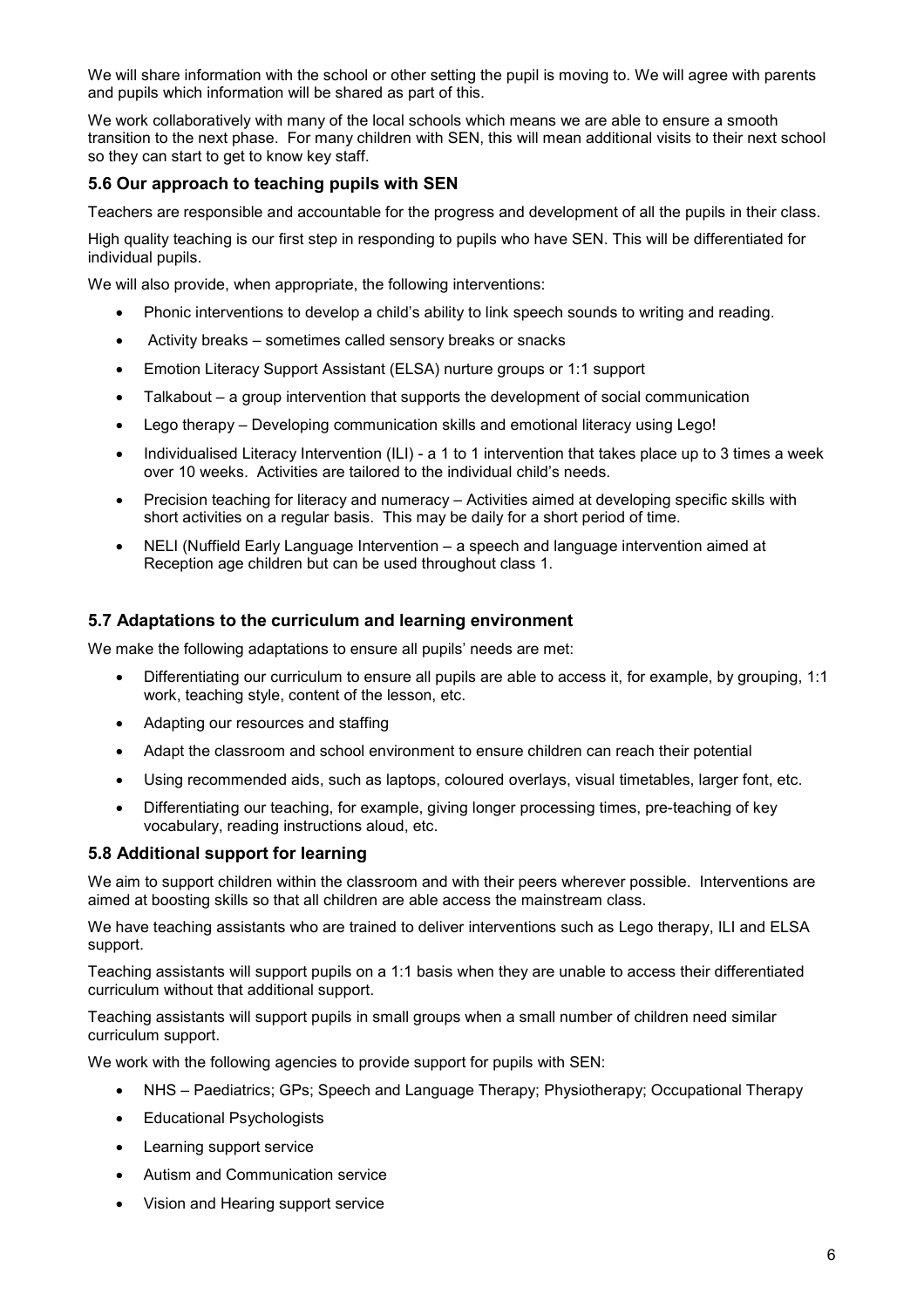- Physical Impairment and Medical Support Team (PIMST)
- Child and Adolescent Mental Health Service (CAMHS)

### **5.9 Expertise and training of staff**

We aim to ensure all our staff have an excellent understanding of how to support all our pupils. To that end, we provide in-house training for all staff in a range of techniques and interventions to ensure an inclusive and caring learning environment for all of our children.

In addition, where specific skills are needed we aim to ensure, by accessing training from outside the school, that staff are trained appropriately.

Our SENCO has 8 years' experience in this role.

She is allocated 2 days a week to manage SEN provision.

We have a team of four teaching assistants, including one higher level teaching assistants (HLTAs) who are trained to deliver SEN provision.

In the last academic year, staff have been trained in delivering NELI and in supporting pupils with social, emotional and mental health difficulties. Both the SENCO and the ELSA attend at least termly professional development opportunities.

We use specialist staff for NELI, Lego therapy, ELSA and ILI.

#### **5.10 Securing equipment and facilities**

With the support of expert agencies we aim to identify what equipment or facilities might support our pupils' progress. We either obtain that equipment through loaning agencies or, within the limits of our budget, we aim to buy what is necessary.

#### **5.11 Evaluating the effectiveness of SEN provision**

We evaluate the effectiveness of provision for pupils with SEN by:

- Reviewing pupils' individual progress towards their goals each term
- Reviewing the impact of interventions. This is usually after 6 weeks.
- Using pupil questionnaires particularly with ELSA led interventions.
- Monitoring by the SENCO
- Using whole school comparative data to measure progress
- Holding annual reviews for pupils with EHC plans or pupils who we consider to be likely to need EHP assessment in the future.

#### **5.12 Enabling pupils with SEN to engage in activities available to those in the school who do not have SEN**

We aim to ensure all of our extra-curricular activities and school visits are available to all our pupils, including our before-and after-school clubs. When planning school visits, we take care to consider how all our pupils can be included in an effective way.

All pupils are encouraged to go on our biannual residential trip and activity week.

All pupils are encouraged to take part in sports day/school plays/special workshops, etc.

No pupil is ever excluded from taking part in these activities because of their SEN or disability.

- In the event of a parent requesting a place at the school for their disabled child, we discuss with them how we might support their child. We will discuss what reasonable adjustments can be made to both the curriculum and to the school environment to ensure their child can be included in the school community.
- At our school, we believe strongly in the value of difference. We celebrate our differences. Should a child feel isolated as a result of their disability or SEN, we use restorative justice as laid out in our school behaviour policy
- Our latest accessibility plan can be found on our school website.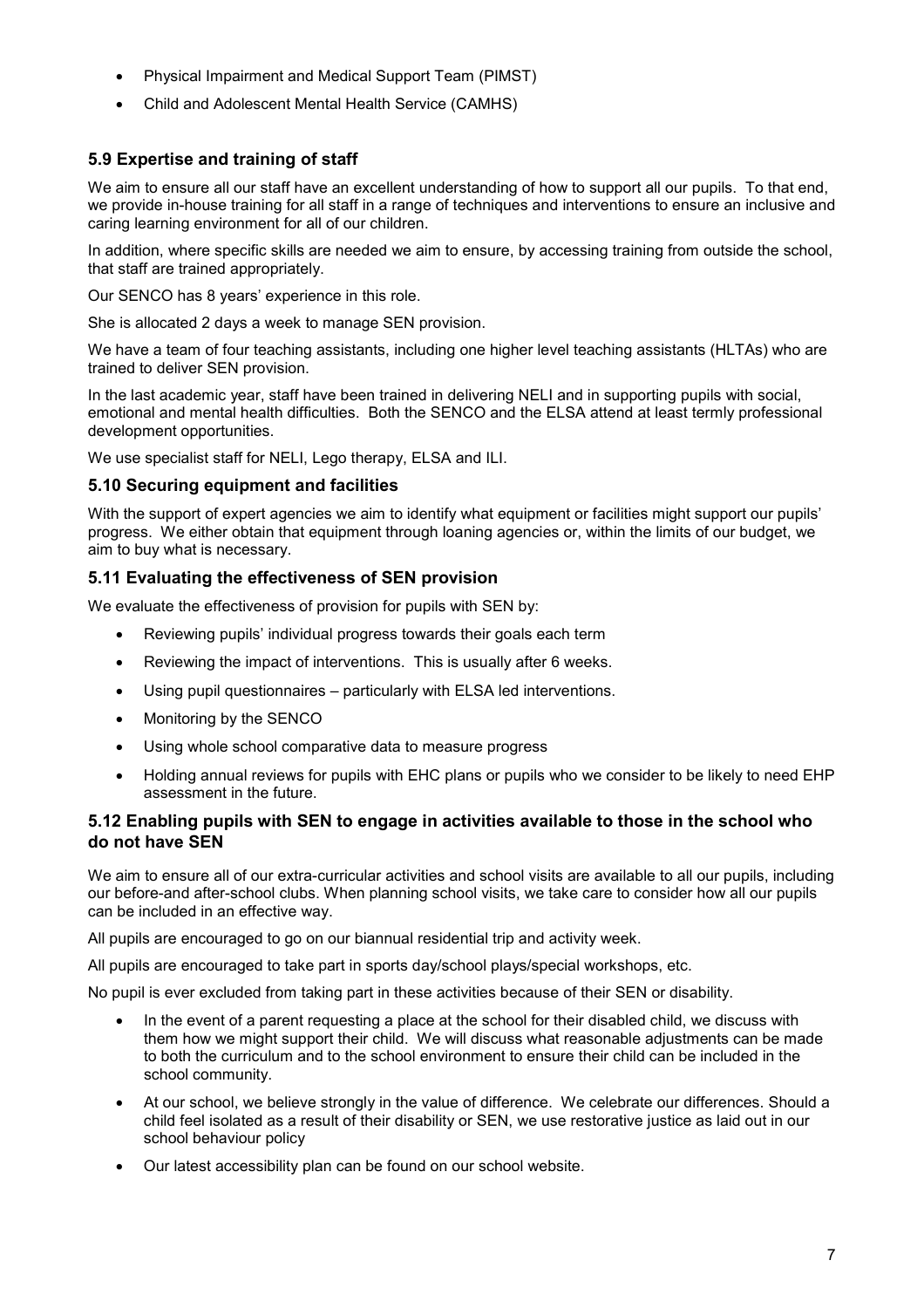### **5.13 Support for improving emotional and social development**

At our school, we believe that by encouraging all our pupils' emotional and social development, we will ensure all our children are more able to reach their potential in all areas of development. We provide support for pupils to improve their emotional and social development in the following ways:

- We teach emotional literacy as a discrete curriculum area and show them how it links to all other areas of school life.
- We ensure all pupils are able to express their views in the school. This may include pupils with SEN being encouraged to be part of the school council

We have a zero tolerance approach to bullying.

#### **5.14 Working with other agencies**

Following two cycles of APDR, if we feel we need further expertise, and after discussion with parents, we may request involvement from outside agencies. This may include learning support services, behavior support, educational psychology etc. We may ask parents to speak to their GP to check their child's vision and hearing are not a cause of difficulty. We may request a referral to a Paediatrician.

#### **5.15 Complaints about SEN provision**

Complaints about SEN provision in our school should be made to the class teacher, SENCO or Head teacher in the first instance. The complaints policy can be found on the website.

The parents of pupils with disabilities have the right to make disability discrimination claims to the first-tier SEND tribunal if they believe that our school has discriminated against their children. They can make a claim about alleged discrimination regarding:

- **Exclusions**
- Provision of education and associated services
- Making reasonable adjustments, including the provision of auxiliary aids and services

#### **5.16 Contact details of support services for parents of pupils with SEN**

Parents can contact SENDIAS for support regarding SEN support for their child: <https://choices.somerset.gov.uk/025/send/somerset-sendias/> 01823 355578.

Parents of children with SEN or disabilities access peer support from the Somerset Parent Carer Forum: <https://somersetparentcarerforum.org.uk/> 01458-259384

#### **5.17 Contact details for raising concerns**

If parents have concerns about their child, in the first instance, they should speak to their child's class teacher. If they continue to have concerns they should speak to Peter Coupe, head of school. Other members of the school community who may be able to help are:

Jacqui Collier, Executive head;

Peter Coupe, Head of School;

Moira Brown SENCO, Designated Safeguarding Lead, Designated Teacher;

Kim Blackmore, Deputy Safeguarding Lead;

Bella Chidgey, Deputy Safeguarding Lead.

#### **5.18 The local authority local offer**

Our contribution to the local offer is: [Langford Budville CofE Primary School \(somerset.gov.uk\)](https://choices.somerset.gov.uk/025/schools/langford-budville-cofe-primary-school/)

Our local authority's local offer is published here:<https://choices.somerset.gov.uk/025/>

### **6. Monitoring arrangements**

This policy and information report will be reviewed by the SENCO Moira Brown, with support from the SEN Governor, **every year**. It will also be updated if any changes to the information are made during the year.

It will be approved by the governing board.